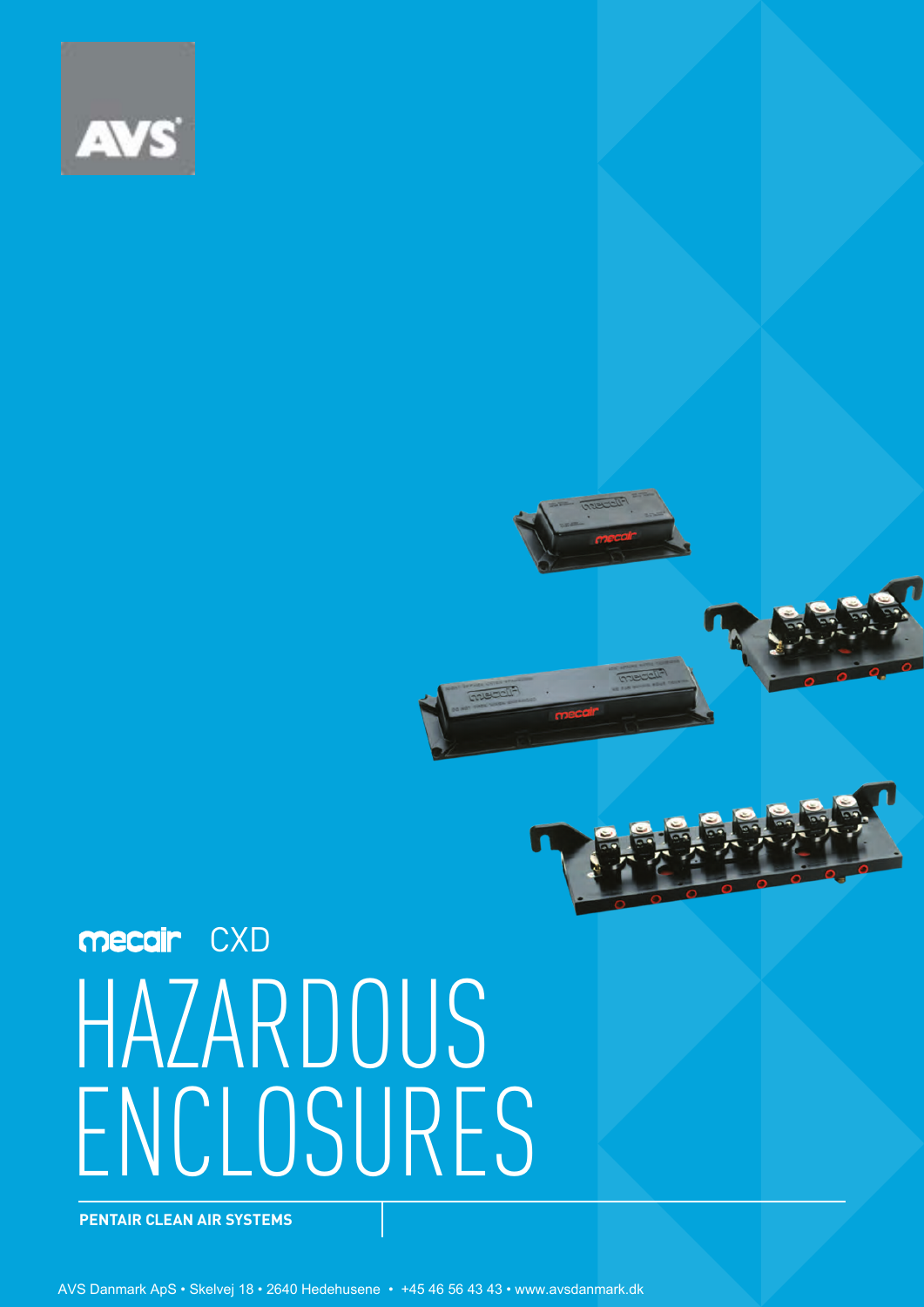#### **DESCRIPTION**

The CXD explosion-proof solenoid enclosure is designed for those applications where the atmosphere may present the possibility of combustion. The CXD enclosure is explosion proof with the following grade of protection: II 2 G Ex d IIB T5 - II 2 D Ex tD A21 IP67 T100°C. This ensures that any spark, resulting from the electrical activation of the solenoid, will be restricted within the interior of the enclosure.

The CXD explosion-proof enclosure is certified in accordance with the European Directive 94/9/CE (ATEX).

The CXD Series is available in two models/sizes:

• CXD 4: from 1 to 4 solenoid pilots

• CXD 8: from 5 to 8 solenoid pilots Each solenoid pilot, energised in sequence, commands a corresponding VEM type diaphragm valve, by way of a 6 mm internal diameter pneumatic tube being less than 2 metres in length. The control consists in releasing the compressed air from the upper chamber of the valve and its piping. The CXD enclosure is supplied complete with fixing brackets. The common terminal is pre-wired.

The CXD solenoid base is made of extruded aluminium, while the cover is in diecast aluminium. Both are anodised for protection against aggressive agents. The CXD enclosure features a common exhaust port, located on the underside of the unit. The exhaust is open to the atmosphere and can be piped or muted with a silencer. Within the enclosure a safety device is installed in order to cut off the power supply to the solenoids in case of an abnormal increase in temperature within the enclosure. This device is recognised as GTRM-1. It is possible to install within the enclosure a heat resistor group complete with thermostat for installation in cold

climates where low temperature is a problem. GTRM-2 maintains an internal temperature of approximately +4°C, and is available in two models:

• GTRM 50, for CXD 4

• GTRM 120, for CXD 8

*(PLEASE NOTE: single diaphragm 1½*″ *VEM valve not suitable with remote pilot.)*



| <b>GENERAL FEATURES</b> |                                    |
|-------------------------|------------------------------------|
| Operating temperature   | $-20^{\circ}$ C/+60 $^{\circ}$ C   |
| Weight                  | $CXD 4 - 5 kq$<br>$CXD 8 - 8.5 kq$ |

| <b>CONSTRUCTION FEATURES</b> |                               |  |
|------------------------------|-------------------------------|--|
| Top cover                    | Diecast aluminium (anodised)  |  |
| Base                         | Extruded aluminium (anodised) |  |
| Pilot                        | Stainless steel               |  |
| Gaskets                      | <b>NRR</b>                    |  |

110/60 110–127 V/60 Hz<br>110/DC 110 V / DC 110/DC 110 V / DC<br>220/50 220-240 V 220/50<br>220/60 220-240 V/50 Hz<br>220/60 220-240 V/60 Hz

220-240 V/60 Hz

| <b>ELECTRICAL FEATURES</b> |                                                                      |
|----------------------------|----------------------------------------------------------------------|
| Coil insulation            | Class H                                                              |
| Electrical connection      | $2 \times 1/2$ " NPT for CXD 1-4<br>$2 \times 3/4$ " NPT for CXD 5-8 |
| Electrical protection      | IL 2 G Ex d IIB T5 - IL 2 D Ex tD A21 IP67 T100°C                    |
| Voltage and frequency      | AC: 24/110/220 V 50/60 Hz<br>DC: 24/110V                             |
| Pneumatic connections      | To VFM Valves<br>1/4" female Gas                                     |
|                            | Common exhaust.<br>No. 2 connections 3/8" female Gas                 |

Approvals – INERIS **INERIS INERIS 03 ATEX 0069X II 2GD** 

#### **HOW TO ORDER**

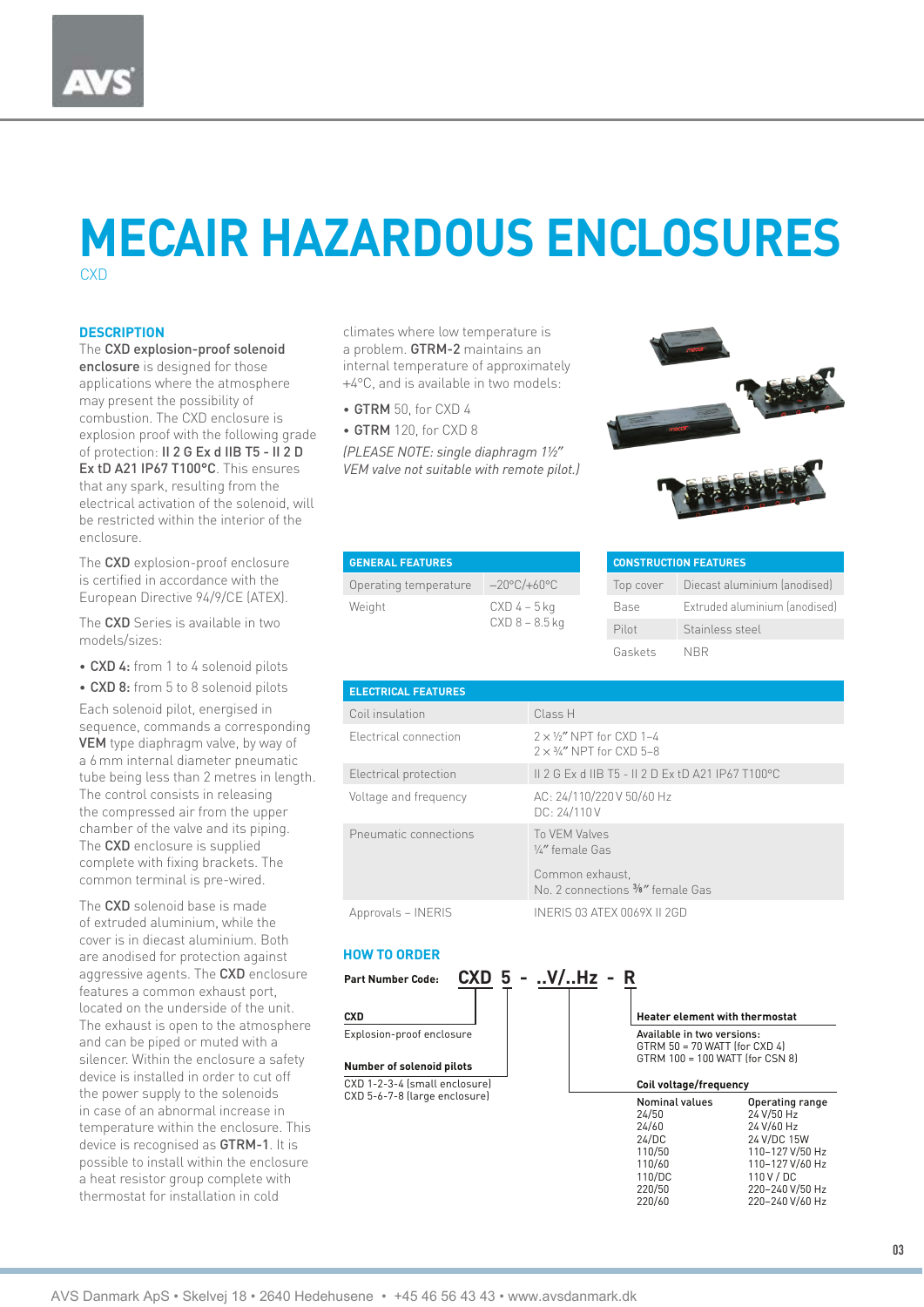### **DIMENSIONS (mm)**

CXD 4





CXD 8



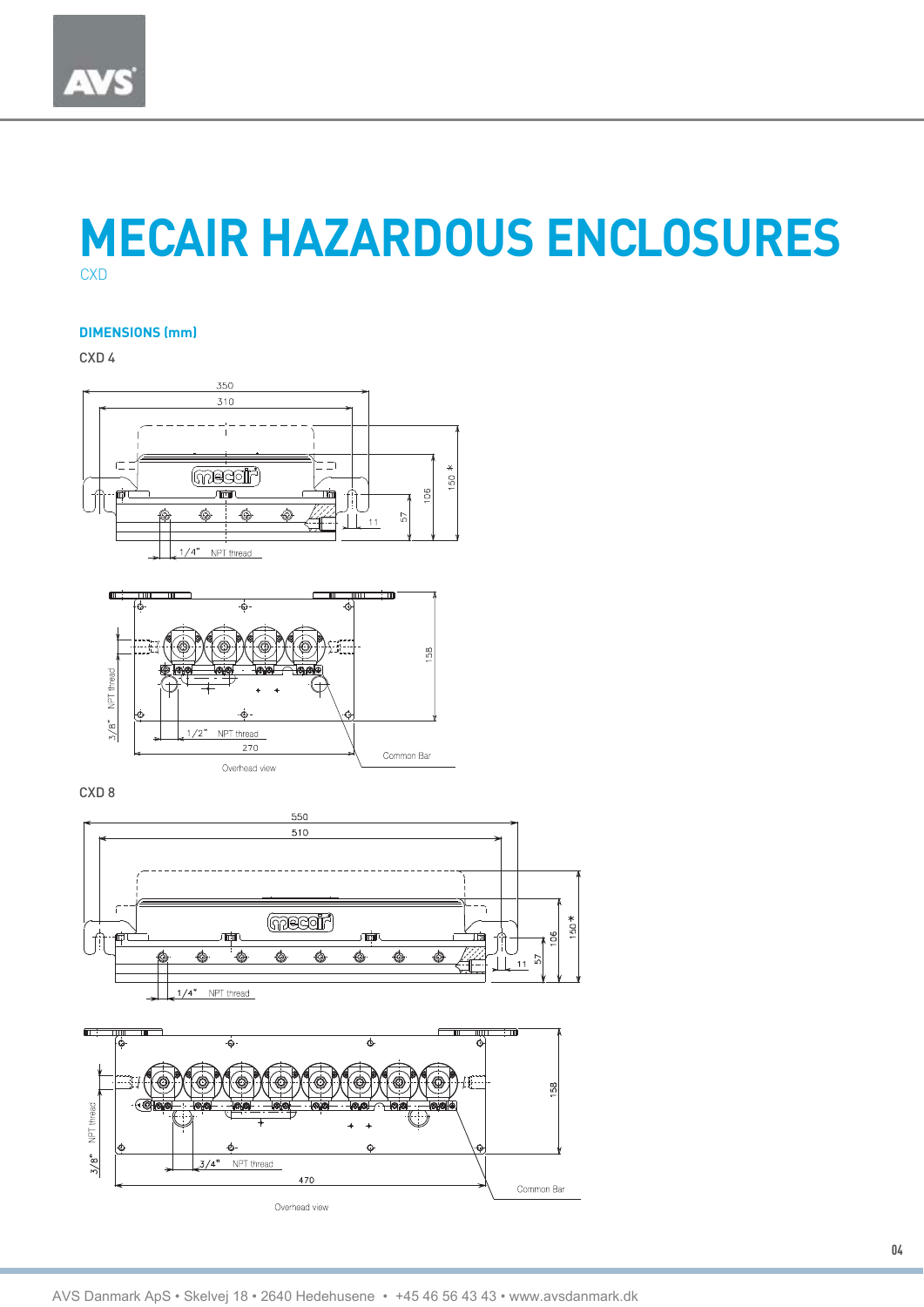#### **SPARE PARTS**

#### CXD 4 – CXD 8



| POS.                                       | <b>DESCRIPTION</b>                                                 | <b>CODE</b>                  |  |
|--------------------------------------------|--------------------------------------------------------------------|------------------------------|--|
|                                            | Pilot group complete with coil                                     | KIT ELA2 - / (*)             |  |
| 2                                          | Solenoid coil (*)                                                  | $KIT SA2 - 1.1.$ (*)         |  |
| 3                                          | Ferrule tube complete                                              | KIT ECL 28 X                 |  |
|                                            | Heater for CXD4                                                    | KIT GRT 50 - 220 V 50/60 Hz  |  |
| $\sqrt{2}$                                 | Heater for CXD8                                                    | KIT GRT 100 - 220 V 50/60 Hz |  |
| 5                                          | Circuit – for internal temperature control                         | KIT GTRM - 1                 |  |
| 5                                          | Circuit - for internal temperature control and<br>resistor control | KIT GTRM - 2                 |  |
| (*) Specify voltage and frequency (or DC). |                                                                    |                              |  |

#### **RECOMMENDED SPARE PARTS**

#### For start-up:

- ≥ 5% of supply (min. 1 piece):
- pilot group (1), complete with coil.

#### For first two years of service:

- ≥ 10% of supply (min. 2 pieces):
- pilot group (1), complete with coil.

#### **ELECTRICAL CONNECTIONS**

| <b>ELECTRICAL CONNECTIONS</b> |                                                                                                                                                                                                                   |  |  |
|-------------------------------|-------------------------------------------------------------------------------------------------------------------------------------------------------------------------------------------------------------------|--|--|
| $\forall$                     | Loosen the screws (8) and remove the top cover (9).                                                                                                                                                               |  |  |
|                               | Connect the solenoid coils as described in drawing [E1 if without the heater or<br>E2 if with heater.<br>Use a multi-core cable to: 1 wire to pre-wired common terminal (11) and 1 wire<br>to each solenoid coil. |  |  |
|                               | Connect the thermostatically controlled heater (optional) as per drawing [E2].                                                                                                                                    |  |  |
|                               | Refit the top cover (9) ensuring the correct position of the seal (12).                                                                                                                                           |  |  |



#### E1 – INTERNAL TEMPERATURE CONTROL E1 – INTERNAL TEMPERATURE CONTROL (GTRM-1)